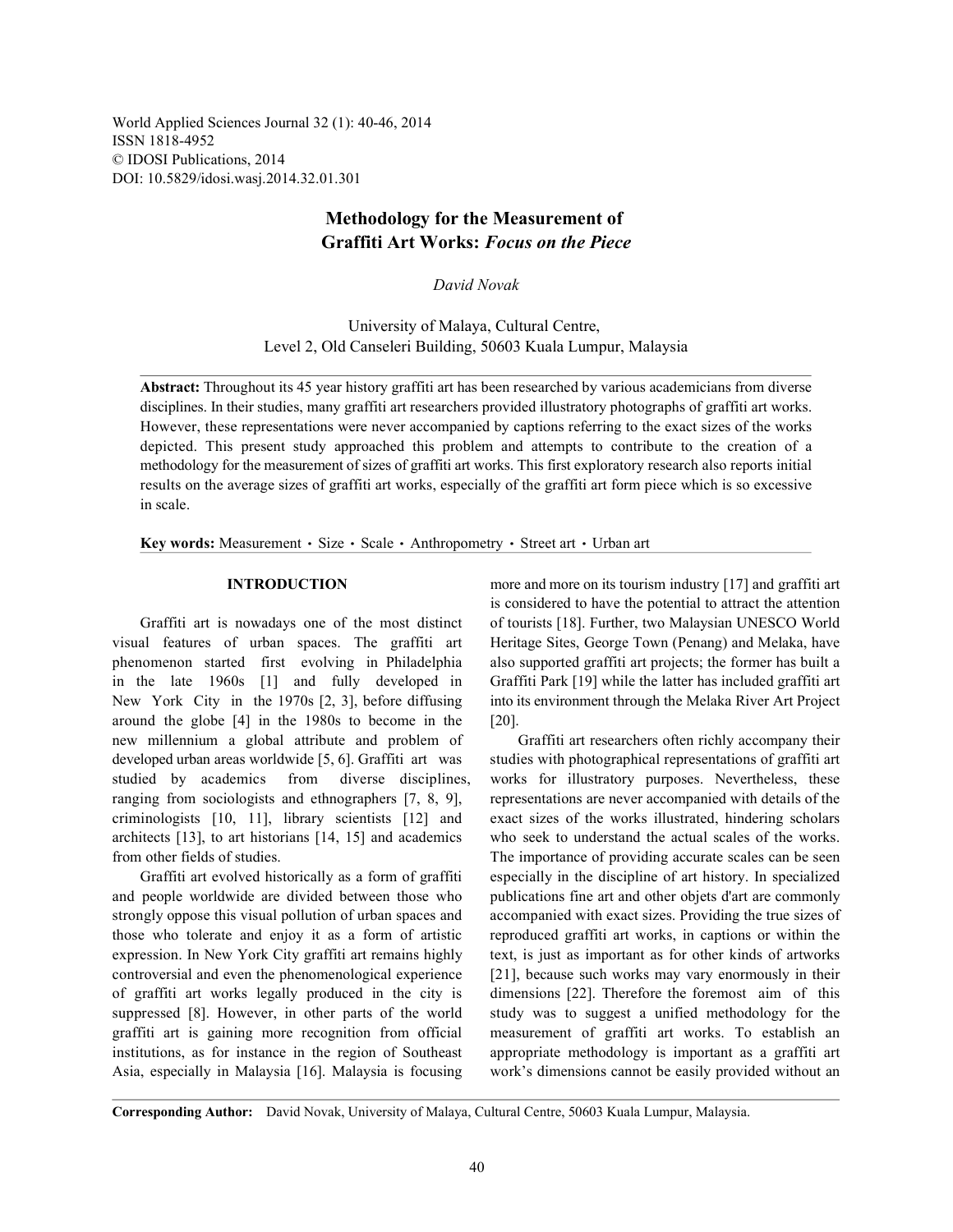was also designed to explore the actual scale of graffiti art *Writing* we learn that the amplification of the tag is the works, especially of the piece, as the literature provides throw-up [28] and Snyder also states that the tag is small only vague suggestions on the scales of graffiti art forms. [9]. These cases are only some instances of the too

two categories: traditional graffiti and graffiti art [23]. to research sizes precisely. This categorization is both based on the subject matter and on the form of the graffiti. The subject matter of **MATERIALS AND METHODS** traditional graffiti is represented by the following five categories: agnomina graffiti, amorous graffiti, obscene- **Methodology:** The principal aim of this study was to erotic-scatological graffiti, intellectual graffiti and protest suggest a methodology for the measurement of a graffiti graffiti [2]. Traditional graffiti is concerned with the art work's size. The size of a graffiti art work is articulated message and does not emphasize the form. However, through the attributes of 'width' (horizontal measurement graffiti art's main concerns are stylistic and aesthetic from side to side) and 'height' (vertical measurement from [2]. Graffiti art itself has four codified forms: tag, piece, top to the bottom), which are measured according to a throw-up and character. Monochrome tags are essentially ratio scale. These rational values are later expressed in the simple stylistic-signatures. Commonly duotone, throw- form of centimeters (cm). The research instrument used in ups are regularly roundish, dimensional-outlines of this study was a metallic self-retracting tape measure. abstracted letterforms. Letterforms are also the main The main difficulty encountered during this subject matter of multicoloured, elaborate pieces (short for exploratory study was establishing the starting and masterpieces). Characters are paintings stylistically ending points of measurements. These starting and representing objects and scenes. Tags and throw-ups are ending points were finally established as the most generally perceived by the public as vandalism [24]; extreme horizontal and vertical points in a graffiti art work. however, pieces [9] and characters are the most This method needs a more detailed explanation. acceptable graffiti art forms in the general public's Graffiti art works are quite complex paintings with perception. Susan Phillips noted in *The Dictionary of* ever changing compositions. This is due to the fact that *Art* that pieces can be perceived by some people certain visual elements of a work can be included or left as possessing the qualities of a museum work [25]. out. This inclusion or dismissal of visual elements is The general purpose of graffiti art works is to spread a determined by many factors, such as the personal stylistic graffiti artist's identity [26]. In the literature there are only preferences of a graffiti artist, the availability of paint, the vague indications as to the sizes of graffiti art works, as is time allowed for composition [9], the graffiti art style used discussed next. [2, 12, 14, 26, 28] and other factors. Graffiti art works'

**Scale Suggestions:** The piece is visually the most main visual elements: attractive form of graffiti art. Academic and popular literature refer to pieces as large-scale or big murals. In her central letterform-composition/character. study about the attitudes of six graffiti artists in Toronto, • The background around the letterform-Tracey Bowen frequently used the term 'large' in relation composition/character. to pieces and further referred to pieces as murals, as do many other researchers. Bowen explained that pieces All visual elements around the letterforms/character and said that a piece is big and beautiful [9]. A researcher measuring a graffiti art work has to:

in-depth exploratory study of this problem. This study Tags visually resemble calligraphy. In the publication **Literature Review:** Lisa Howard divided graffiti into to the dimensions of graffiti art works and show the need general usage of the words large, scale and big in relation

compositions can be simplified into the following two

- 
- 

cover entire wall spaces and are large and colourful [27]. are optional. The indicatory dashed line in Figures 1–4 Kim Dovey *et al*. studied graffiti art as an urban spatial highlights the central letterforms/character. Everything practice and referred to pieces as large-scale, complex and outside of the dashed, highlighted area in Figures 1–4 is time-consuming works [13]. Jeff Ferrell specified the piece the background. For taking measurements, the starting as a large, illegal mural and on another occasion stated and ending points are essential. These are designated in that it can take hours to finish such an elaborate work Figures 1–4 as anchor points 'A' for the measurements of [10, 11]. Gregory Snyder referred to the quality of a piece the width and as 'B' for the measurements of the height.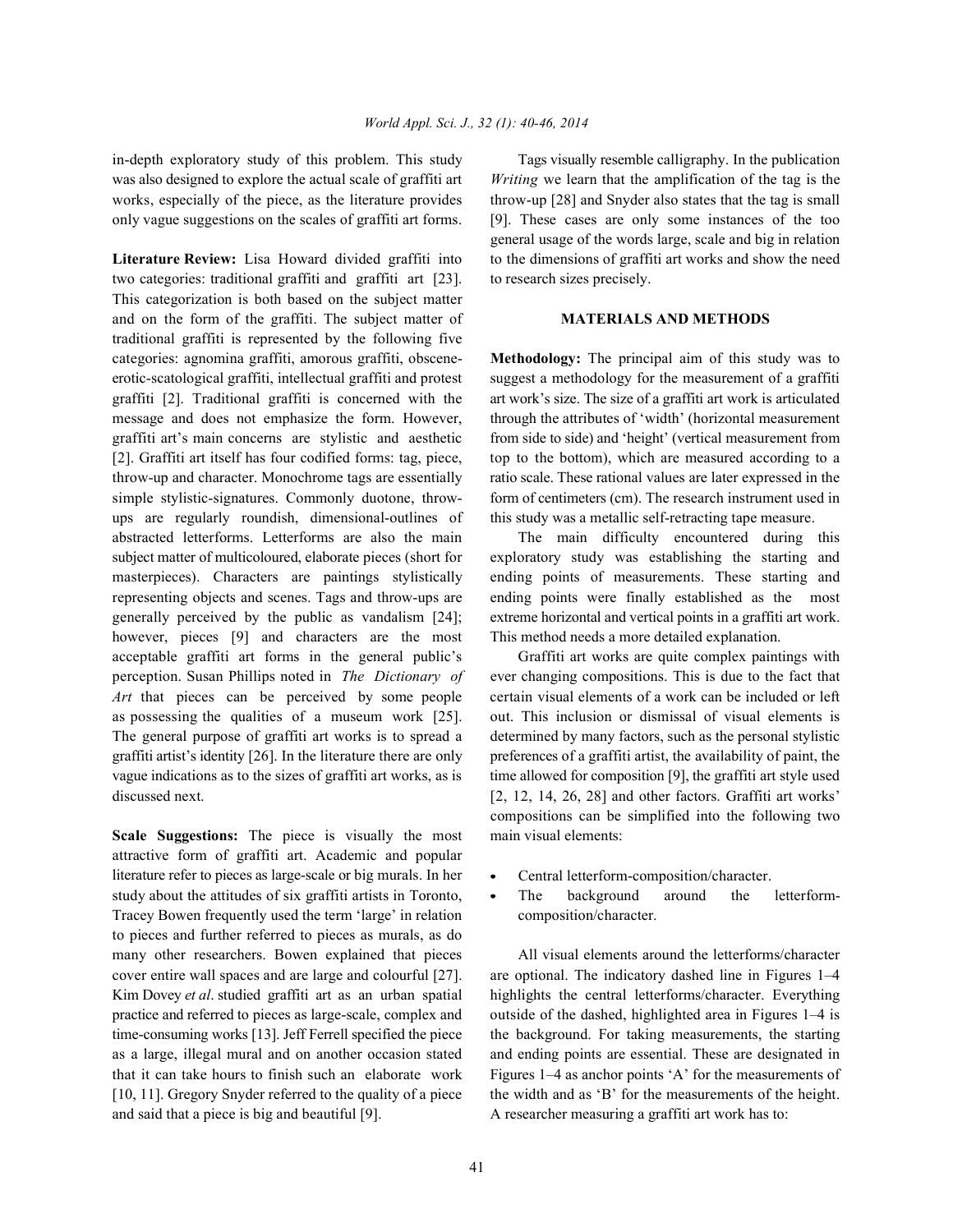*World Appl. Sci. J., 32 (1): 40-46, 2014*



Fig. 1: PHOBIA piece (spray and emulsion paint on wall); width: 618 cm; height: 225 cm. Jelatek, Kuala Lumpur, 2012.



Fig. 2: Measuring the height of a character by DAMIS (spray and emulsion paint on wall); width: 263 cm; height: 290cm. Damai, Kuala Lumpur, 2012.



Fig. 3: DWANE tag (spray paint on wall); width: 116 cm; height: 35cm. Jelatek, Kuala Lumpur, 2011.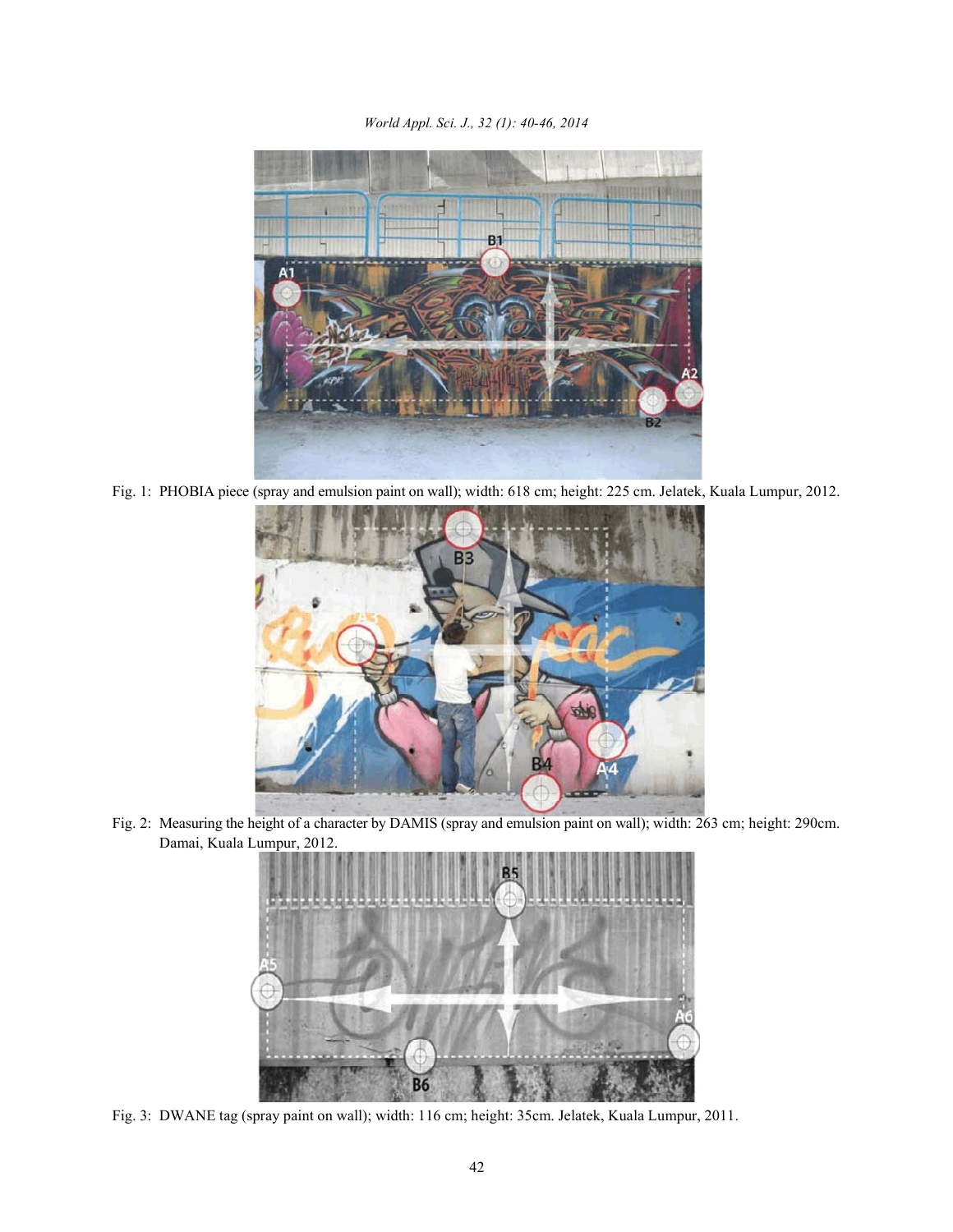

Fig. 4: BONKS2 throw-up (spray paint on wall); width: 332 cm; height: 134cm. Chinatown, Kuala Lumpur, 2011.

- 
- 

of so called letterform 'extensions'. One very common Figures 1–4 and as is depicted in Figure 2. letterform extension design is the arrow shape used in This is the basic, suggested measurement Wildstyle pieces [12, 26]. These extensions are one of the methodology. In some graffiti art works some visual many stylistic ways by which graffiti artists transform elements are detached from the central composition Latin letterform shapes into graffiti art lettering styles. (detached arrows, dots, bits, stars, lines etc.). These These extensions are inseparable parts of letterforms. detached visual elements can be included in the These letterform extensions are also present in the works measurements (especially in tags and throw-ups). in Figures 1, 3–4 (in these cases the letterform extensions This depends on the researcher's intuition in regards to also mark the starting/ending measurement points A and the measured work, but a note should clarify if the B). detached visual elements were/were not included in the

The background designs around the central measurement. letterforms/character are excluded from the Once the rational value (width/height) is established, measurement of a work. This is due to the fact that it is the researcher notes down the values onto a paper nearly impossible to determine the starting/ending (preferably into a printed out table) and also notes the points of a background, especially when two or more graffiti artist's name and describes the graffiti art work's graffiti artists share one and the same background position in the location for its later identification. design, which is common (as was also the case in the Another possibility is to note down the number of the collaborative works in Figure 1 (to the right side) and digital photograph of the work as these numbers can in Figure 2 (to the left and right side, where ten be displayed on the screens of digital cameras. graffiti artists used a white background, tones of blue The measurements can be performed in the field after and laces from sport shoes as a continuous shared taking photographical documentation or vice versa. background)). Therefore it is necessary to measure Afterwards the collected data from the field are transferred only the individual central letterforms/character. into a database in the researcher's office. The background should be omitted from the measurement as it would be impossible to determine its ending and **Research Location:** This study was also designed to starting points (as in the cases of the works in explore the actual sizes of graffiti art works, especially Figures 1–2). The piece of the piece, as the literature provides only vague

Observe a work. Once the measurement points are established (anchor Determine the most extreme horizontal/vertical points 'A' and 'B' in Figures 1-4), the measurement is starting and ending points of the central letterform- performed with the help of the research instrument. composition/character. (If not clear, a comparative The researcher starts measuring at one designated test measurement is performed.) starting point and continues to the other side. Naturally A number of graffiti art styles make extensive usage horizontally or vertically – as indicated with the arrows in the measurement instrument is aligned in a straight line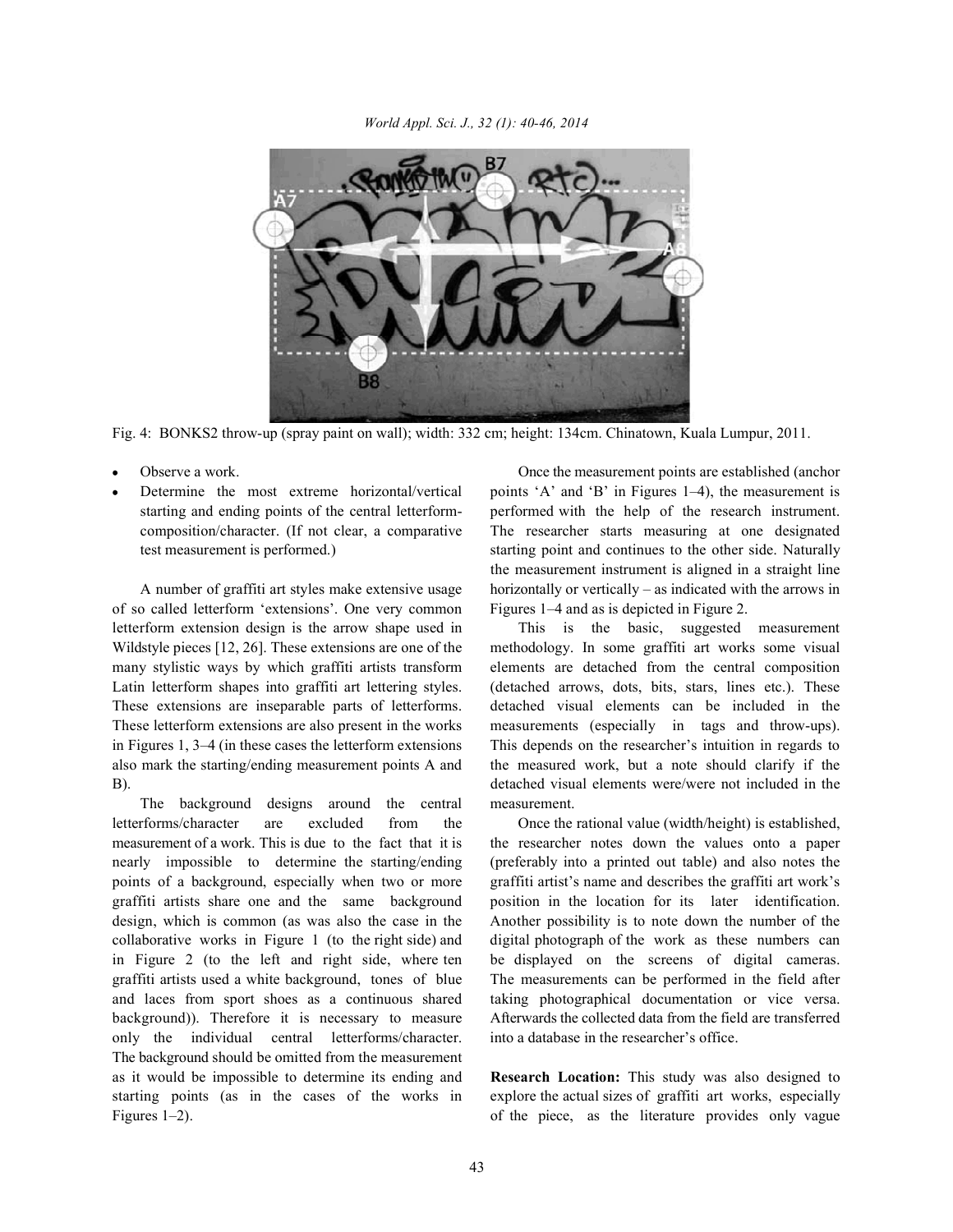the study was based on empirical evidence and used Kuala Lumpur. Graffiti art locations in Prague were visited quantitative research methods. on 6 July 2013 and 82 graffiti art works were photographed

research locations in the area of Greater Kuala Lumpur, represented throw-ups and 1% (N=1) represented tags. Malaysia in the years 2011–2012. This urban area is The subsequent week, on the 14 July 2013, the same relatively little saturated with graffiti art as is also stated locations were revisited and the measurements were in the publication *Graffiti Asia*, where the documentarists performed again on the identical graffiti art works. Sanada and Hassan reported that Kuala Lumpur appeared However, from these originally measured 82 graffiti art to them particularly clean in comparison to Taipei or works, 20% (N=16) of pieces disappeared within the eight Bangkok [6]. Graffiti art pieces in Greater Kuala Lumpur days and were painted over by new works (this showed were repeatedly created at tolerated graffiti art locations how ephemeral is the life span of graffiti art works). and some tags and throw-ups were created in other spots The results obtained from the reliability test showed where such activities were not permitted. At some that the research instrument and the methodology are locations only one work was measured, while at other more than acceptable, as the correlation coefficient of the locations several works were measured and at one data was 0.996 for the width and 0.955 for the height. location in particular 28% (N=76) of the sample (N=268) A problem encountered during the reliability test

measurements (width and height). All graffiti art works PHOBIA piece in Figure 1, where the 'O' was replaced forming the sample were also photographically with a ram skull). When the measurements were repeated, documented. The sample (N=268) was formed by 61% these integrated characters led in some cases to  $(N=162)$  of pieces,  $16\%$  (N=43) of throw-ups,  $13\%$  (N=35) inexactness in the establishing of precise measurement of characters and  $10\%$  (N=28) of tags. The works in the points and subsequently this inaccuracy lead to sample (N=268) were created by 75 individual subjects deviations in the results. Thus the reliability test (graffiti artists). From these 75 individual subjects, 50 illustrated once again the importance of proper focus on subjects were Malaysian graffiti artists and 25 subjects the correct setting of starting and ending points for the were graffiti art tourists from various Southeast Asian, measurements. European and other countries visiting and creating graffiti art works in the area of Greater Kuala Lumpur. The 75 **RESULTS AND CONCLUSION** individual graffiti artists had been involved in graffiti art culture for approximately between 1 and 20 years. Based on the measurements of 162 pieces, this study

method (the availability of graffiti art works at various Lumpur measured 473 cm in width and 194 cm in height. locations) and on the purposive sampling technique Along with the measurements of pieces  $(N=162)$  also (the inclusion of diverse graffiti artists in the sample). collected were the dimensions of 28 tags, 43 throw-ups The data collection process in the field of graffiti art has and 35 characters. These additional measurements are limitations in regards to establishing the exact size of a considered in this paper only as supportive descriptive population. The statistical population of graffiti artists in data. Nevertheless, these results are provided in Table 1. the first decade of graffiti art in Malaysia (1999–2009) was The identified average sizes of all four graffiti art forms are around 123 graffiti artists [29]. The 162 pieces in the presented additionally in Figure 5, in a correct scale, next sample were created by 51 individual subjects, whereby 34 to a human figure of 175 cm in height. subjects were Malaysians and 17 non-Malaysians. The revealed values of average sizes of graffiti art Various graffiti artists were creating graffiti art works more works support the general observations about the four actively and their works were present repeatedly in the graffiti art forms in literature. The tag is described as a research sample. **The sample** and quick signature [3, 9, 28]. Figure 5 clearly

was performed in July 2013 in Prague, Czech Republic. mark a surface without being seen, as the activity of The reliability test from Prague  $(N=66)$  was not part of the tagging is generally illegal and strongly connected to

suggestions on the scale of graffiti art works. This part of original research sample  $(N=268)$  from the area of Greater The data for this study were collected from various and measured:  $97\%$  (N=79) represented pieces,  $2\%$  (N=2)

was repeatedly measured. Was in regards to the measurement of certain pieces. Some pieces included characters within the central **Research sample:** The research sample consisted of 268 letterform compositions (in a similar fashion to that in the

The sample was based on the convenience sampling revealed that an average piece in the area of Greater Kuala

shows that the determined small average size of a tag **Reliability Test:** A reliability test of the methodology corresponds with the purpose of a tag, which is to quickly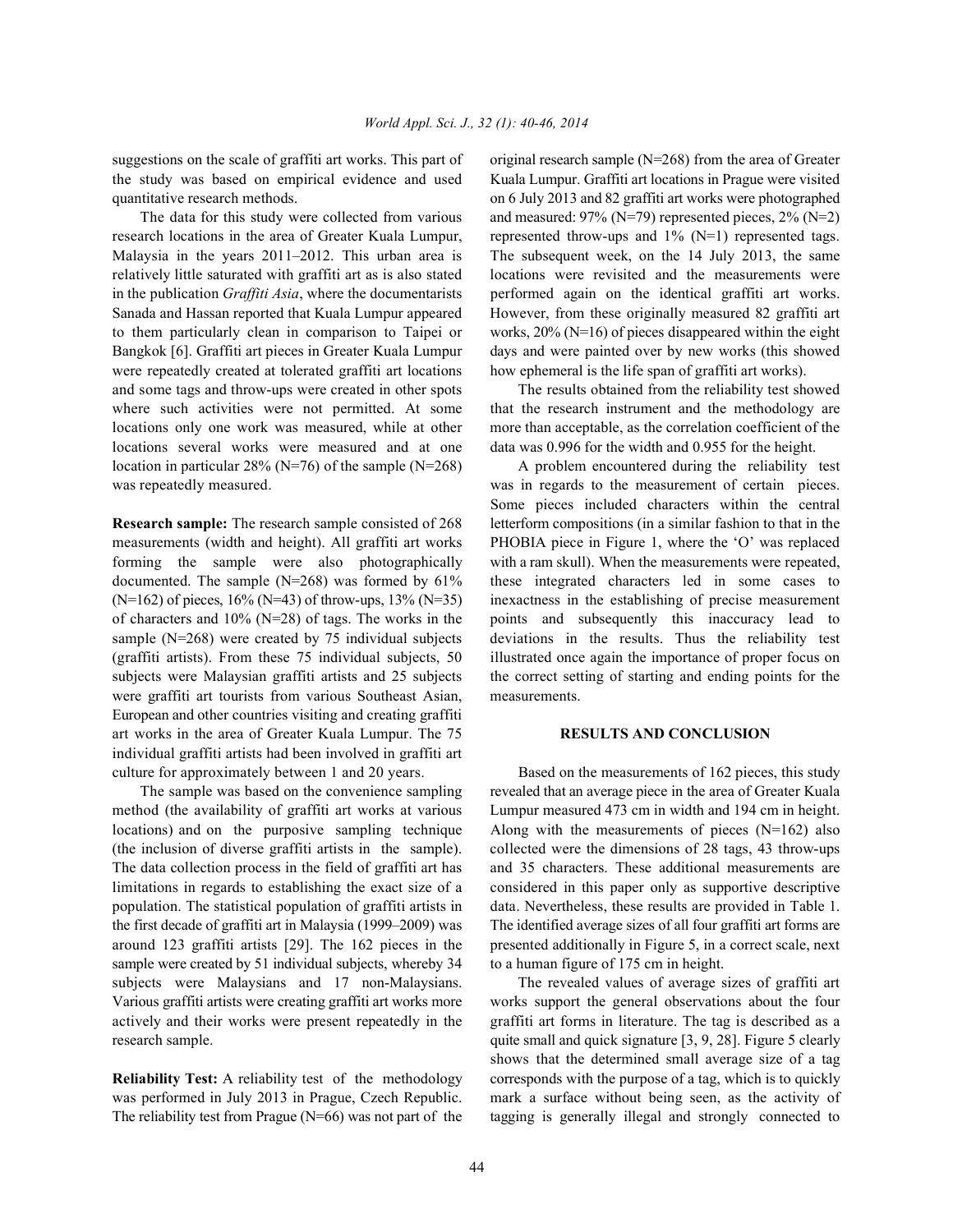

Fig. 5: Average sizes of graffiti art forms in comparison to the body of a 175cm tall person in an exact scale

| $(N=268)$       |                   |                  |                  |                  |
|-----------------|-------------------|------------------|------------------|------------------|
|                 | Piece             | Tag              | Throw-up         | Character        |
|                 | $(N=162)$         | $(N=28)$         | $(N=43)$         | $(N=35)$         |
| Average width:  | 473 cm            | $107 \text{ cm}$ | $261$ cm         | 234 cm           |
| Average height: | 194 cm            | $67 \text{ cm}$  | $129 \text{ cm}$ | 190 cm           |
| Largest item:   |                   |                  |                  |                  |
| Width           | $1045 \text{ cm}$ | $205 \text{ cm}$ | 503 cm           | 593 cm           |
| Height          | $270 \text{ cm}$  | 145 cm           | 187 cm           | $225 \text{ cm}$ |
| Smallest item:  |                   |                  |                  |                  |
| Width           | 228 cm            | $39 \text{ cm}$  | 97 cm            | 48 cm            |
| Height          | 70 cm             | $23 \text{ cm}$  | 49 cm            | 49 cm            |

Table 1: Average Values and Largest & Smallest Items in the Sample

vandalism. The throw-up is generally used by graffiti artists as an illegal, bubble-styled and letterform-oriented work, which is created with fast, coordinated body movements [3, 9]. This would also confirm the determined average dimension of a throw-up, as the graffiti artist needs to be fast and coordinated in his body movements to create a throw-up quickly and unseen. The tag and throw-up are vandalism-oriented graffiti art forms and the aim of these two forms is to spread the name of a graffiti artist and mark a surface to state the graffiti artists' presence in a public space. Therefore, the tag and throwup are smaller in comparison to the piece and character as is discussed next.

As was stated at the outset of this paper, in contrast to tags and throw-ups the piece and the character are generally regarded as being closer akin to art. This is probably due to the time and effort invested in creating these larger paintings (Figure 5). It takes several hours to create a multicoloured large-scale painting such as a piece or character in comparison to the smaller, quickly executed tags and throw-ups, which can be created within seconds/minutes. Nevertheless, a shorter production time does not necessarily disqualify the tag or the throw-up from the possession of aesthetic value as Chinese and Japanese calligraphy is created with fast, controlled brush strokes and is considered art. It is the act of disobedience to the established social rules and property laws, which disqualifies the tag and throw-up from being an artwork.

The width of pieces present in the sample  $(N=162)$ ranged mostly between 300 cm and 700 cm and the height ranged mostly between 150 cm and 250 cm. The higher consistency in the height's values in pieces has a simple and practical reasoning: the physical limitations of the human body. Pieces are rather long because the graffiti artists create their works while standing on the ground. The graffiti artists' hands can reach upwards only as far and high as the graffiti artists can stretch their bodies (Figure 5). These observations also explain the rather long shape of a piece, with the average width and height ratio (the relationship between the obtained width and height values) of 2.448, whereby the ratios of pieces ranged commonly from 1.6 to 3.3.

To conclude, the present study introduced a new methodology for measuring the size of graffiti art works. This suggested methodology could help in the future to provide exact data along with visual representations of researched graffiti art works. The provided results may also be of interest to architects active in urban planning [19] and to curators while organizing graffiti art exhibitions and events [18, 20].

## **ACKNOWLEDGEMENTS**

I would like to extend my great appreciation to University Malaya for the study sponsorship.

## **REFERENCES**

1. Ley, D. and R. Cybriwsky, 1974. Urban graffiti as territorial markers. Annals of the Association of American Geographers, 64: 491-505.